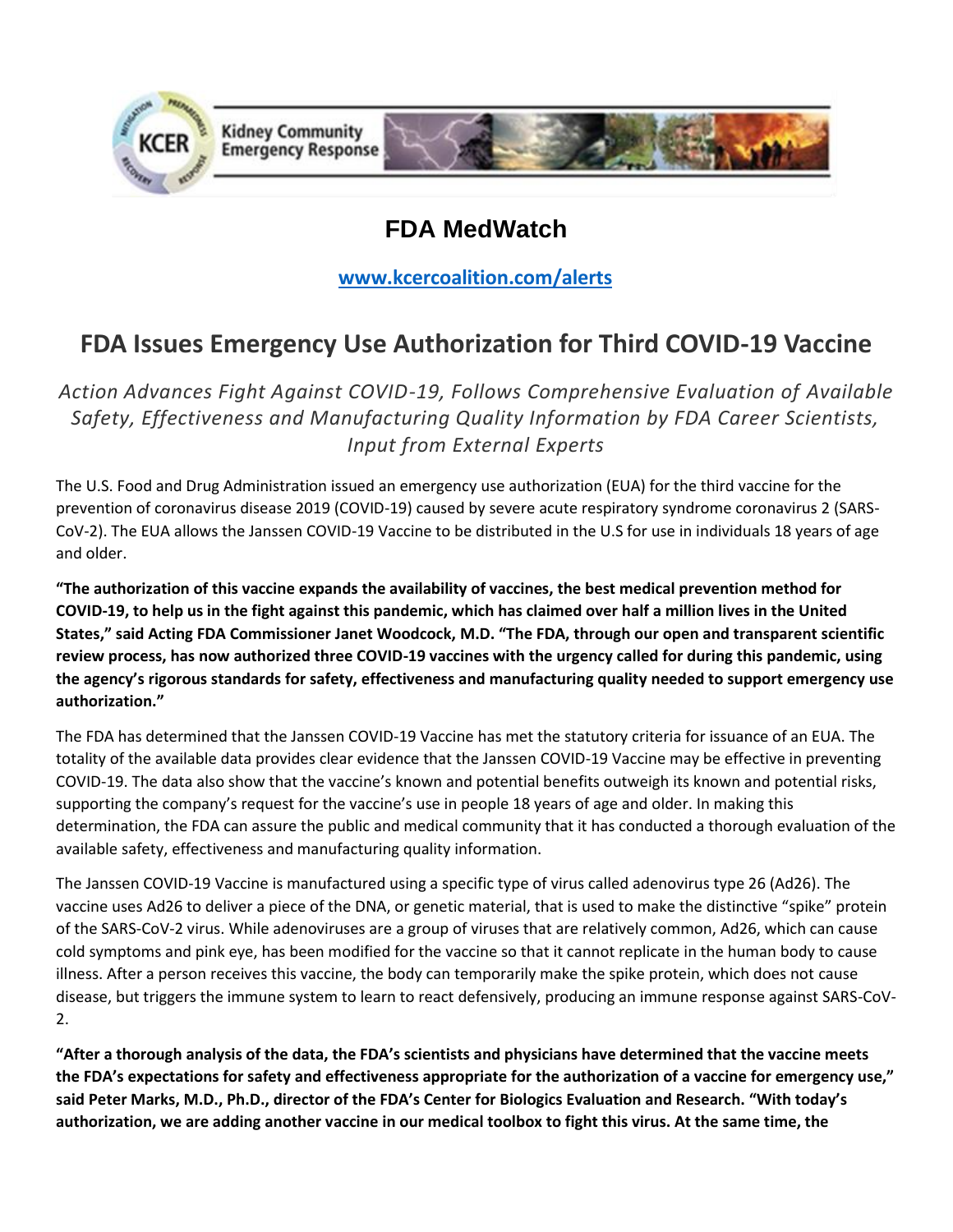## **American people can be assured of the FDA's unwavering commitment to public health through our comprehensive and rigorous evaluation of the data submitted for vaccines to prevent COVID-19."**

### **FDA Evaluation of Available Safety Data**

The Janssen COVID-19 Vaccine is administered as a single dose. The available safety data to support the EUA include an analysis of 43,783 participants enrolled in an ongoing randomized, placebo-controlled study being conducted in South Africa, certain countries in South America, Mexico, and the U.S. The participants, 21,895 of whom received the vaccine and 21,888 of whom received saline placebo, were followed for a median of eight weeks after vaccination. The most commonly reported side effects were pain at the injection site, headache, fatigue, muscle aches and nausea. Most of these side effects were mild to moderate in severity and lasted 1-2 days.

As part of the authorization, the FDA notes that it is mandatory for Janssen Biotech Inc. and vaccination providers to report the following to the Vaccine Adverse Event Reporting System (VAERS) for Janssen COVID-19 Vaccine: serious adverse events, cases of Multisystem Inflammatory Syndrome and cases of COVID-19 that result in hospitalization or death.

It is also mandatory for vaccination providers to report all vaccine administration errors to VAERS for which they become aware and for Janssen Biotech Inc. to include a summary and analysis of all identified vaccine administration errors in monthly safety reports submitted to the FDA.

### **FDA Evaluation of Available Effectiveness Data**

The effectiveness data to support the EUA include an analysis of 39,321 participants in the ongoing randomized, placebo-controlled study being conducted in South Africa, certain countries in South America, Mexico, and the U.S. who did not have evidence of SARS-CoV-2 infection prior to receiving the vaccine. Among these participants, 19,630 received the vaccine and 19,691 received saline placebo. Overall, the vaccine was approximately 67% effective in preventing moderate to severe/critical COVID-19 occurring at least 14 days after vaccination and 66% effective in preventing moderate to severe/critical COVID-19 occurring at least 28 days after vaccination.

Additionally, the vaccine was approximately 77% effective in preventing severe/critical COVID-19 occurring at least 14 days after vaccination and 85% effective in preventing severe/critical COVID-19 occurring at least 28 days after vaccination.

There were 116 cases of COVID-19 in the vaccine group that occurred at least 14 days after vaccination, and 348 cases of COVID-19 in the placebo group during this time period. There were 66 cases of COVID-19 in the vaccine group that occurred at least 28 days after vaccination and 193 cases of COVID-19 in the placebo group during this time period. Starting 14 days after vaccination, there were 14 severe/critical cases in the vaccinated group versus 60 in the placebo group, and starting 28 days after vaccination, there were 5 severe/critical in the vaccine group versus 34 cases in the placebo group.

At this time, data are not available to determine how long the vaccine will provide protection, nor is there evidence that the vaccine prevents transmission of SARS-CoV-2 from person to person.

### **The EUA Process**

On the basis of the determination by the Secretary of the Department of Health and Human Services on Feb. 4, 2020, that there is a public health emergency that has a significant potential to affect national security or the health and security of United States citizens living abroad, and issued declarations that circumstances exist justifying the authorization of emergency use of unapproved products, the FDA may issue an EUA to allow unapproved medical products or unapproved uses of approved medical products to be used in an emergency to diagnose, treat, or prevent COVID-19 when there are no adequate, approved, and available alternatives.

The issuance of an EUA is different than an FDA approval (licensure) of a vaccine, in that a vaccine available under an EUA is not approved. In determining whether to issue an EUA for a product, the FDA evaluates the available evidence to